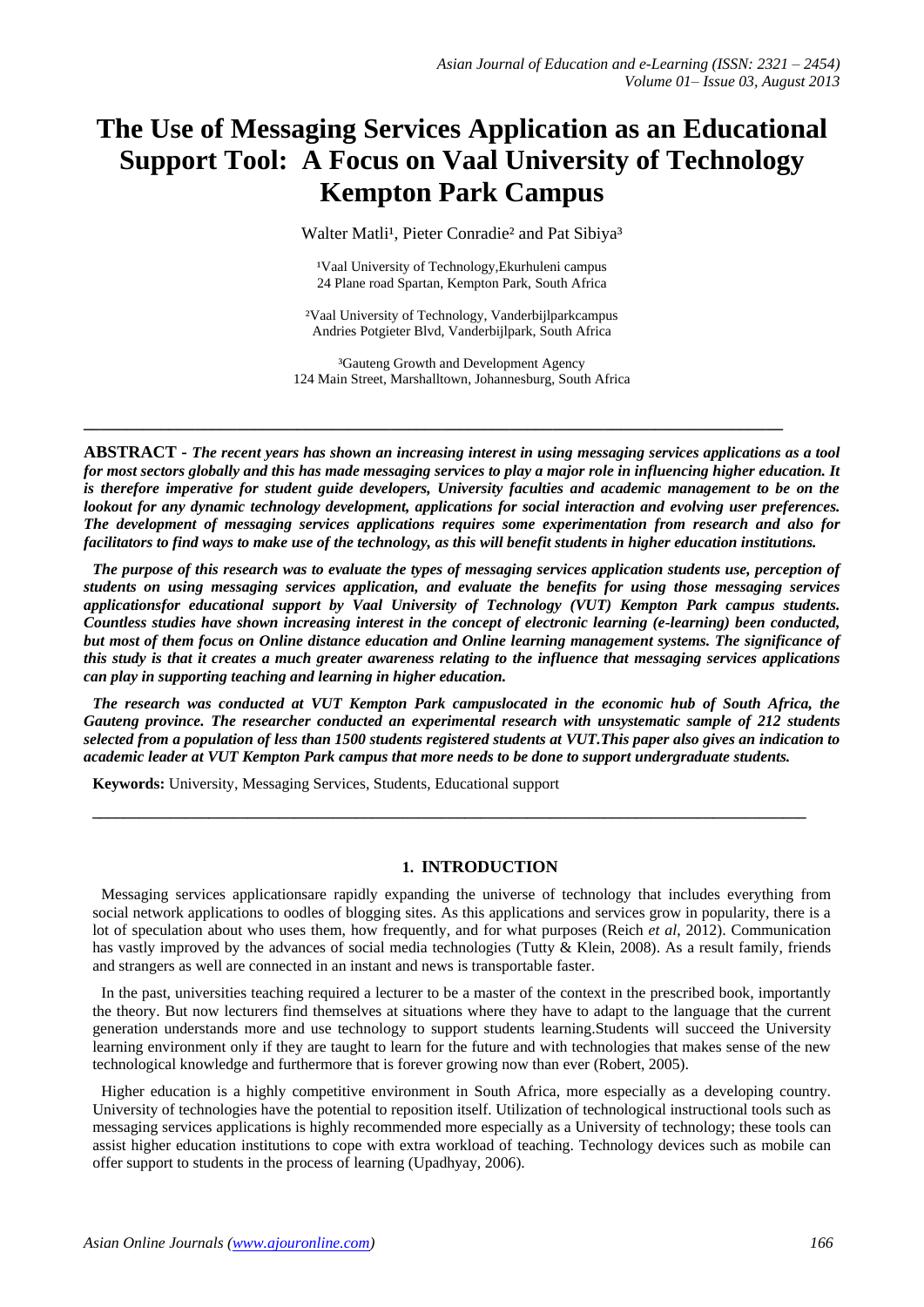In today's educational environment technology is rapidly changing in the era we living in. innovation and the willingness of a higher education institution to incorporate technology tools is one of the important factors that will make the higher education institution competitive. Universities and University of technologies across the country are implementing some sort of practices in order to enhance and support the academic excellence of students. These practices are aimed at intervening to improve the learning and outcome of students.

Group work is increasingly being used mostly for face-to-face full-time students or on the learning management system (LMS) such as Sakai and Blackboard. Academic staff must come up with ways which will engage student to want to part take in what they are being taught (Halic *et al*, 2010). Group work has the potential to work furthermore for students learning more especially if using the tools of messaging services applications. Messaging services applications can help eradicate the sense of isolation that is mostly common for students.

## **2. OBJECTIVES OF THE STUDY**

The purpose of this research was to evaluate the types of messaging services applications students use, evaluate the frequency of use, and evaluate the reasons for using messaging services applications by VUT Kempton Park campus students. In order to achieve this, the following objectives were formulated for this research project:

- whichmessaging services applications do students use
- students perception on incorporate messaging services applications to teaching and learning
- Possibilities of discussing educational topics through messaging services applications

# **3. METHODS OF COLLECTING DATA**

Research design is viewed as a master of plan which lay down the methods and procedures been used to gather and analyse the material needed (Zikmund & Babin, 2010). In addition states that the benefit of the research design is the framework of the action plan for the research. Research provides a more extensive assumption of what the researcher desire to accomplish (Mouton, 1996).

Questionnaire is referred to as process that seeks to written or verbal replies from student to on paper set of questions (Parahoo, 1997). The questionnaire was distributed to registered students at VUT Kempton Park in the year 2012.

Research method implies that the result of the key section of the research conducted can be described (Zikmund et al, 2010). Objective can be measured by using a questionnaire (Creswell, 1994). Creswell (2003) describe the research methodology as a specific method of data collection and analysis.

A contextual design represents the environment in which the researcher intended at describing and understands the elements that are relevant to the research (Burns & Grove, 2005). The researcher selected VUT Kempton Park in the Gauteng province including students who are studying in the University.Descriptive research is centred on both open and closed ended questions that must be collected with the determination of describing the frequency of which the central phenomena occur (Creswell, 2009). The researcher designed a questionnaire with both open-ended and closeended questions; the questionnaire was completed by an unsystematic sample of 212 students from VUT Kempton Park campus.

## **4. DISCUSSION OF FINDINGS**

## *4.1 Introduction*

The findings to the questionnaire and data was analysed through the use of Microsoft Excel. Primarily biographical information of participants such as gender, age, and race will be analysed, secondly further descriptive statistics will be examined. This enabled the researcher to make conclusions and recommendations regarding the use of messaging services applications among University students at VUT Kempton Park campus. The significant and non-significant findings of the descriptive data analysis on the messaging services applications and Universities will be discussed. The researcher will explain of the parametric statistical procedures used to test evidence, significance and non-significant variances among and between the selected variables.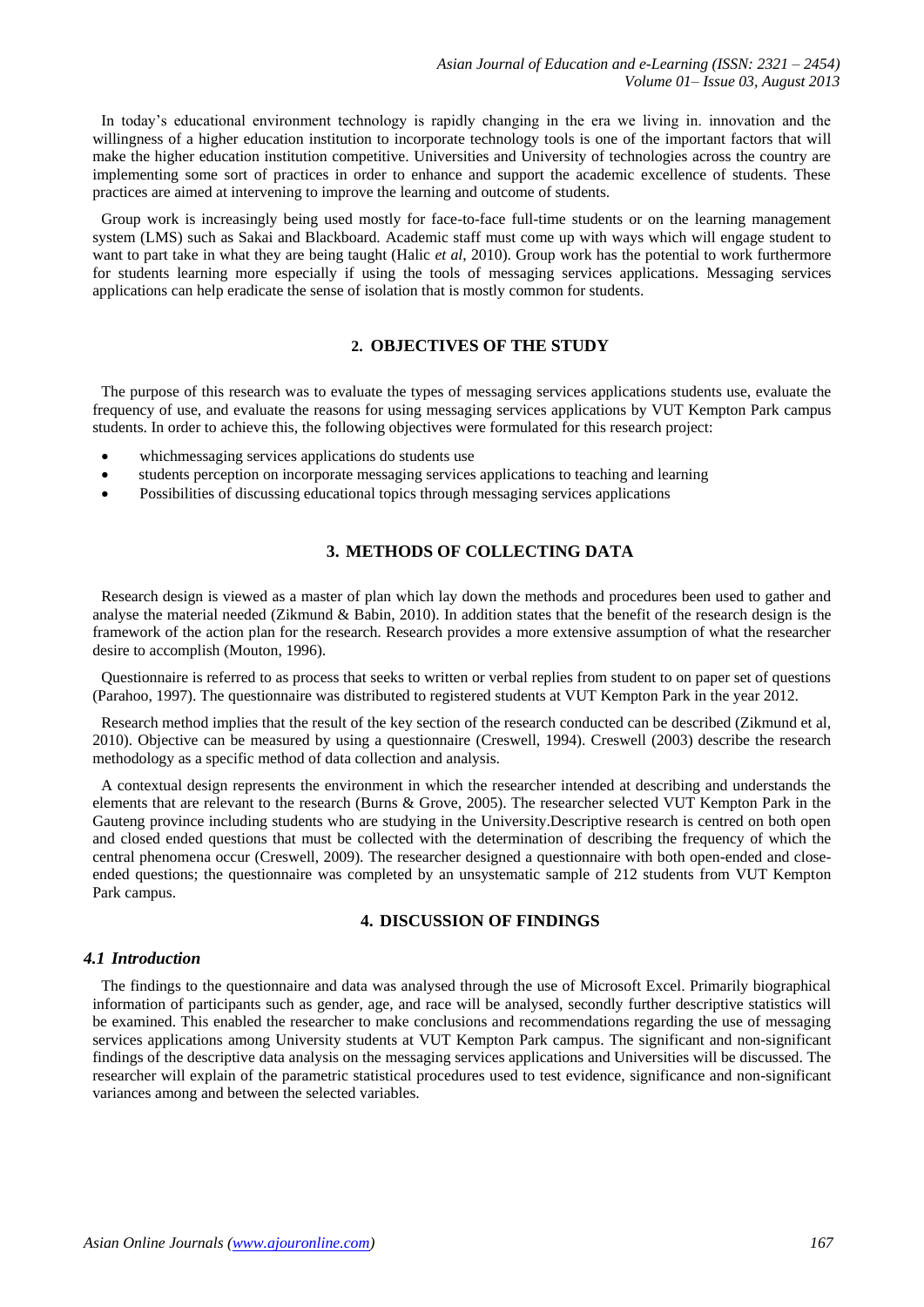# *4.2 Findings*

The findings are presented and interpreted as well as summative discussions thereof are provided. The total sample of respondents (N=212) resulting in an84.8% response rate of the 250 questionnaires distributed.



**Figure 1:** Gender Distribution

#### Male =107; Female=105 and **N total=212**

Figure 1 indicates the gender distribution in the sample which reports that out of 212students, 105 were females (49.5 %) and 107 were males (50.5%). The pie chart indicates that the majority of respondents were Male.

| Age                 | Frequency        | Percentage       |
|---------------------|------------------|------------------|
| Below 18 years      | $\boldsymbol{0}$ | $\boldsymbol{0}$ |
| Between 18-20 years | 87               | 41               |
| Between 21-23 years | 110              | 51.9             |
| Between 24-26 years | 11               | 5.2              |
| Older than 26 years | 4                | 1.9              |
| Total               | 212              | 100              |
| Missing             | $\theta$         | $\boldsymbol{0}$ |

| Table 1: Age Categories |  |  |  |  |
|-------------------------|--|--|--|--|
|-------------------------|--|--|--|--|

Table1the age group 21-23 years comprised the highest percentage (51.9 %), followed by the age group 18-20 years (41%), age group 24-26 years (5.2%) is higher than age group older than 26 years (1.9%) respectively. This result indicates that there was a statistical difference between the percentage of young students (18-23 years) and the percentage of matured students (24 years or older).The results gave an impression that most of the matured students have somewhere in their education history epeated a module in University or repeated a grade in secondary school. More especially that at the age group 18-19 student must be first year students in higher education if they completed their primary and secondary schooling successfully without repeating a grade.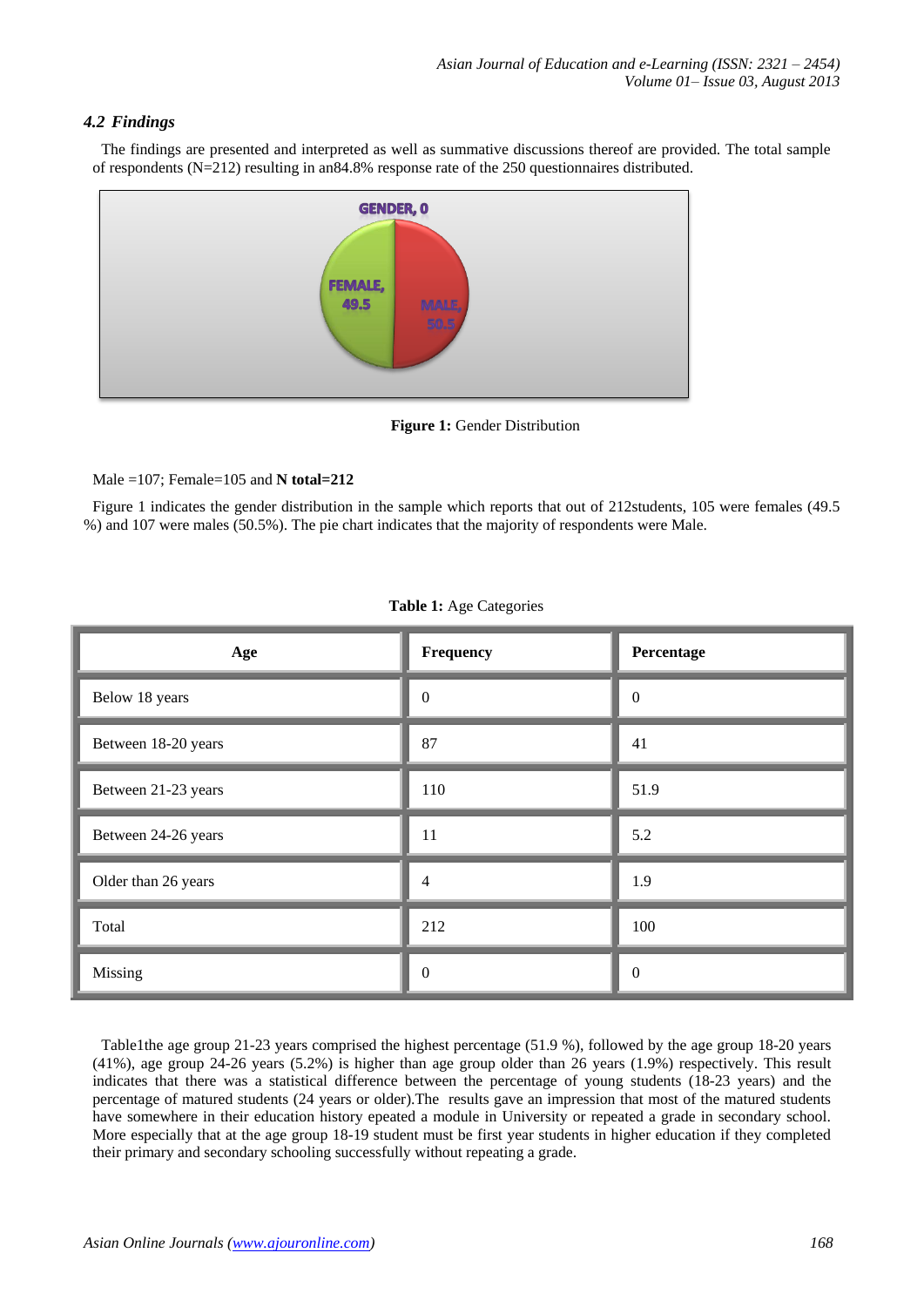

**Figure 2:**% Usage of Messaging Application per Student.

Figure 2 illustrates categories of the respondent number of messaging services applications used. Most of the respondents (n=212; 100%) are usingFacebook, followed by Mxit (n= 123; 58%). The smallest number of the respondents (n=7; 3%) represented MySpace. This indicates that students are using Facebook and other messaging applications.

The following positive aspects were commented by one of the respondent, when asked how they feel about the incorporation. Here are some of the responses received:

How do you feel about teaching and learning being incorporated on messaging services applications platform?

*Response34: "able to share valuable information and create a friendly environment for l learning"*

*Response30: "broadens teaching methods and resources"*

*Response 29: "applications can be used for further assistance to students from the lecturer even outside the classroom"*

*Response13: "it can be used to pass information across from students to lecturer vice – versa"* 

# **5. ETHICAL REQUIREMENTS**

The findings of the study are reported anonymously and the study is not intended to harm any participant in any way. The researcher respected the students right to privacy and respect in the sense research that students were informed of their rights to refuse to participate in study and to withdraw their participation at any time.

An explanation of the purpose of the study was made and anonymity was guaranteed for the students. In addition, the respondents were informed that the information gathered is only for research purpose and cannot be used against them.

# **6. CASE STUDY: VAAL UNIVERSITY OF TECHNOLOGY (VUT) KEMPTON PARK CAMPUS**

VUT Kempton Park Campus is located in the Ekurhuleni Metropolitan municipality which is home to 3 178 470 million people and with the area of 1.975 kilometres squared, the metropolitan has a population growth of 2.47% per annum and 28.8 % of unemployment rate [\(www.ekurhuleni.gov.za\)](http://www.ekurhuleni.gov.za/). VUT Kempton Park Campus is one of the four campuses of VUT, VUT Kempton Park is the only campus located in the Metropolitan Municipality. VUT Ekurhuleni offers 5 full time diploma courses, namely, Information Technology (IT), Tourism, Auditing, Cost management and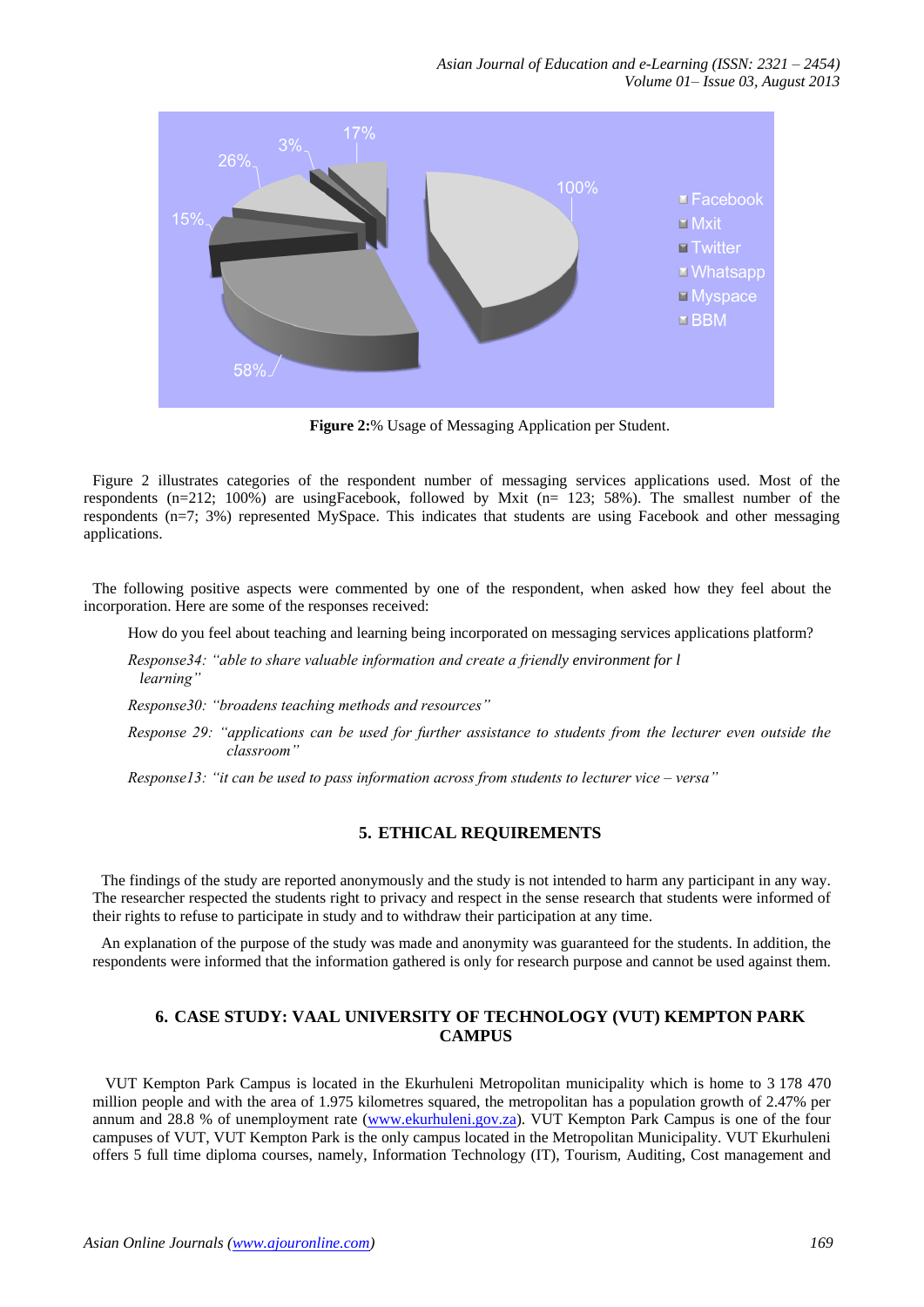Marketing, and also offers Baccalaureus Technologiae (B-Tech) in IT only so far which is offered part-time on Saturdays. We are living in the world where technology is influencing almost everything of our lives.

VUT Kempton park has given if not all then most of their Diploma students the opportunity to further their studies because technology is forever changing, students need to forever learn the latest Information Technology. B-tech students are full time employed; this is no surprise because I.T is one of the skills in demand in the market place currently. VUT students do not only access their messaging services applications on computers, they also access it directly on their smart mobile phone.

# **7. POPULATION AND SAMPLING**

Population is regarded as any complete group of people and communities where they share mutual characteristics (Zikmund, 2010). Furthermore is understood as a recognisable crowd of elements such as (people, organisations), interested and relevant to the problem statement of the research. For this research, the researcher targeted the population of students at VUT Kempton Park. In order to meet the objectives of the study, the researcher distributed questionnaires to get insights of the phenomena being researched.

To compile a sampling frame, the researcher purposefully selected VUT Kempton Park. This University was intentionally chosen by the researcher because of easy access to information without pointless red tapes. The researcher distributed the questionnaire himself to the students. Students from VUT Ekurhuleni campus in Gauteng were sampled and non-probability sampling through purposive sampling was applied. The choice of VUT Ekurhuleni campus is to include in the sample an application of judgmental sampling.

The researcher chose to focus on VUT Kempton Park because of financial limits. Due to finances and time the researcher did not conduct same research in other campuses of VUT or other Universities to do the comparison of the findings. This implies that this research was done only in VUT Kempton Park. Sampling is explained as a subset of a larger population (Zikmund et al, 2010). The preferred number of students was then selected according to the characteristics that the researcher wants from the questionnaire. The study endeavoured to explore and answer some questions pertaining to how the higher education is addressing the usage of technologies

In this case conclusion was drawn from the position of students at VUT Kempton Park who completed the questionnaire and returned back to the researcher. A sampling unit is understood to be elements considered for selection in some stage sampling (Babbie et al., 2010). Non-probability sampling methods are frequently the most suitable (Babbie et al., 2010).

## **8. ACKNOWLEDGEMENT**

I would like to acknowledge VUT Kempton Park campus students that took part in the research, and the institution for allowing the researcher to conduct my research.

In addition I would like to thank Mrs Pat Sibiya for assisting in language and proofreading of my work.

## **9. CONCLUDING REMARKS**

Online learning creates an environment where students themselves or with lecturers can exchange communication and learn out of the class contact session. The significance of this study is that it creates a much greater awareness relating to the influence that messaging services applications can play in supporting teaching and learning. Further to this, the results also give an indication that incorporating messaging services applications will play a major role in supporting learning for students.

This paper also gives an indication to academic leader at VUT Kempton Park campus that more needs to be done to support students. For messaging services applications to contributes to higher standards of education, there needs to be strong leadership around this to planning the implementation of using messaging services applications as another tool of support students.

Based on the finding, it is clear that messaging services applications are frequently used by University students and that they use the applications for different reasons. With messaging services applications learning will not be bound to the class session.

Although messaging services applications can be used successfully as a supporting tool for teaching and learning, making use of messaging services applications requires uploading of notes and managing the social media platform. This implies that academic staff needs to make time for using this tool, if they want to see the positive results of using messaging services applications.